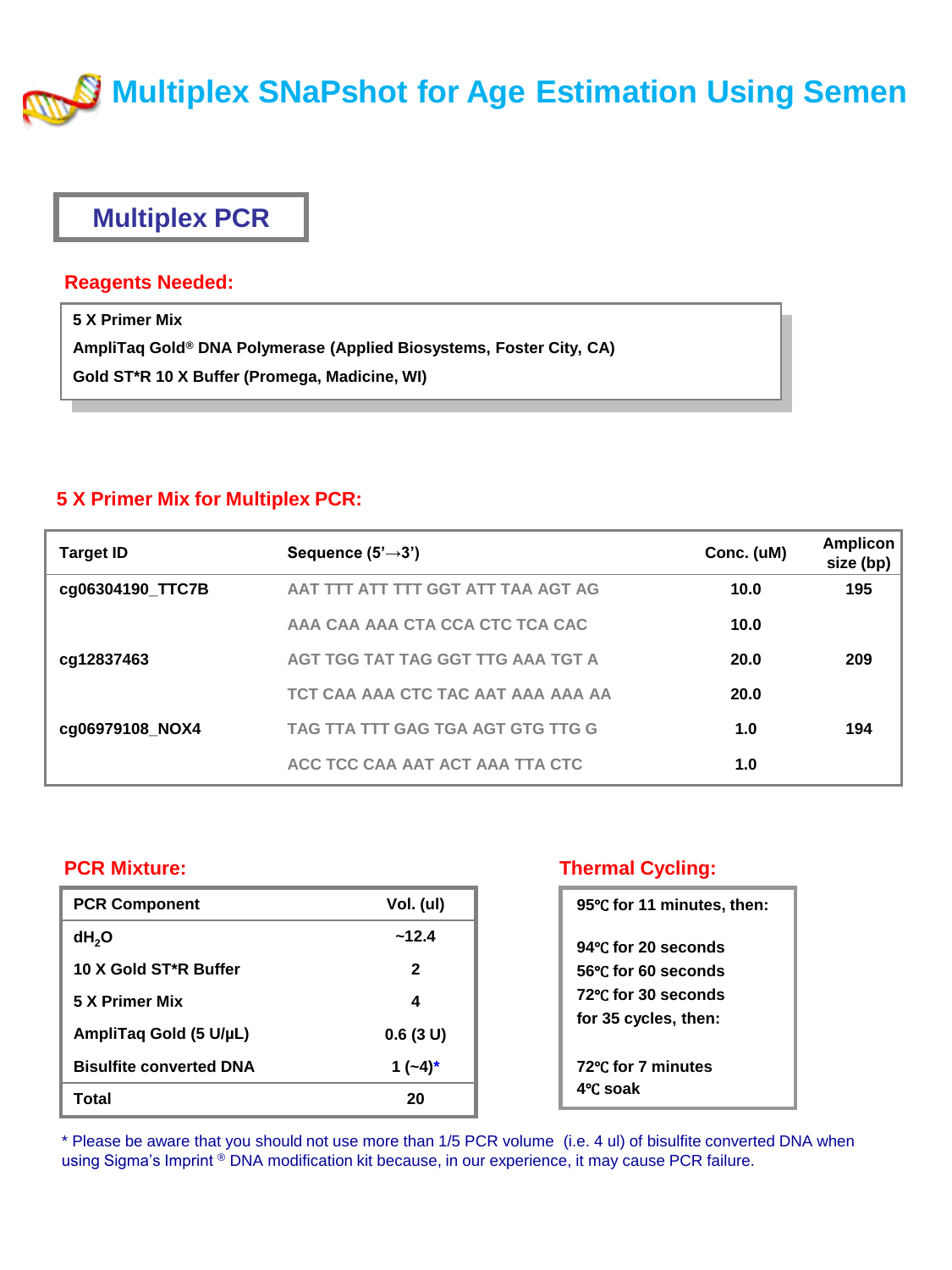# **Post-PCR Reaction**

## **Enzyme Purification of the PCR Product**

### **Reagents Needed: Thermal Cycling:**

| <b>PCR</b> product                          | 5 µL |
|---------------------------------------------|------|
| ExoSAP-IT <sup>®</sup> (USB, Cleveland, OH) | 1 µL |

**37**℃ **for 45 minutes** 

**80**℃ **for 15 minutes** 

# **Multiplex SNaPshot**

### **Reagents Needed:**

**10 X SBE Primer Mix**

**5 X Sequencing buffer\_BigDye Termination (Applied Biosystems, Foster City, CA)**

**SNaPshotTM Kit (Applied Biosystems, Foster City, CA)**

### **10 X SBE Primer Mix:**

| Target ID        | Sequence $(5' \rightarrow 3')$                |      | Conc. (uM) Length (nt) |
|------------------|-----------------------------------------------|------|------------------------|
| cq06304190 TTC7B | AAT AAT CAC CTA CTA TAT ACT AAA C             | 10.0 | 25                     |
| cq12837463       | CCT TCT TTA ACT CAT ATA CTT TAA AAA TAT CTA C | 12.0 | 34                     |
| cg06979108_NOX4  | $(T)_{21}$ TCA ATT AAA TCC TCA ACT AAA TC     | 6.0  | 44                     |

### **SBE Reaction Mixture:**

| <b>Reaction Component</b>    | Vol. (ul) |
|------------------------------|-----------|
| dH <sub>2</sub> O            | ~ 5       |
| 10 X SBE Primer Mix          | 1         |
| <b>5 X Sequencing Buffer</b> | 2         |
| <b>SNaPshot Reaction Mix</b> | 1         |
| <b>Purified PCR Product</b>  | 1 <       |
| Total                        | 10        |

### **Thermal Cycling:**

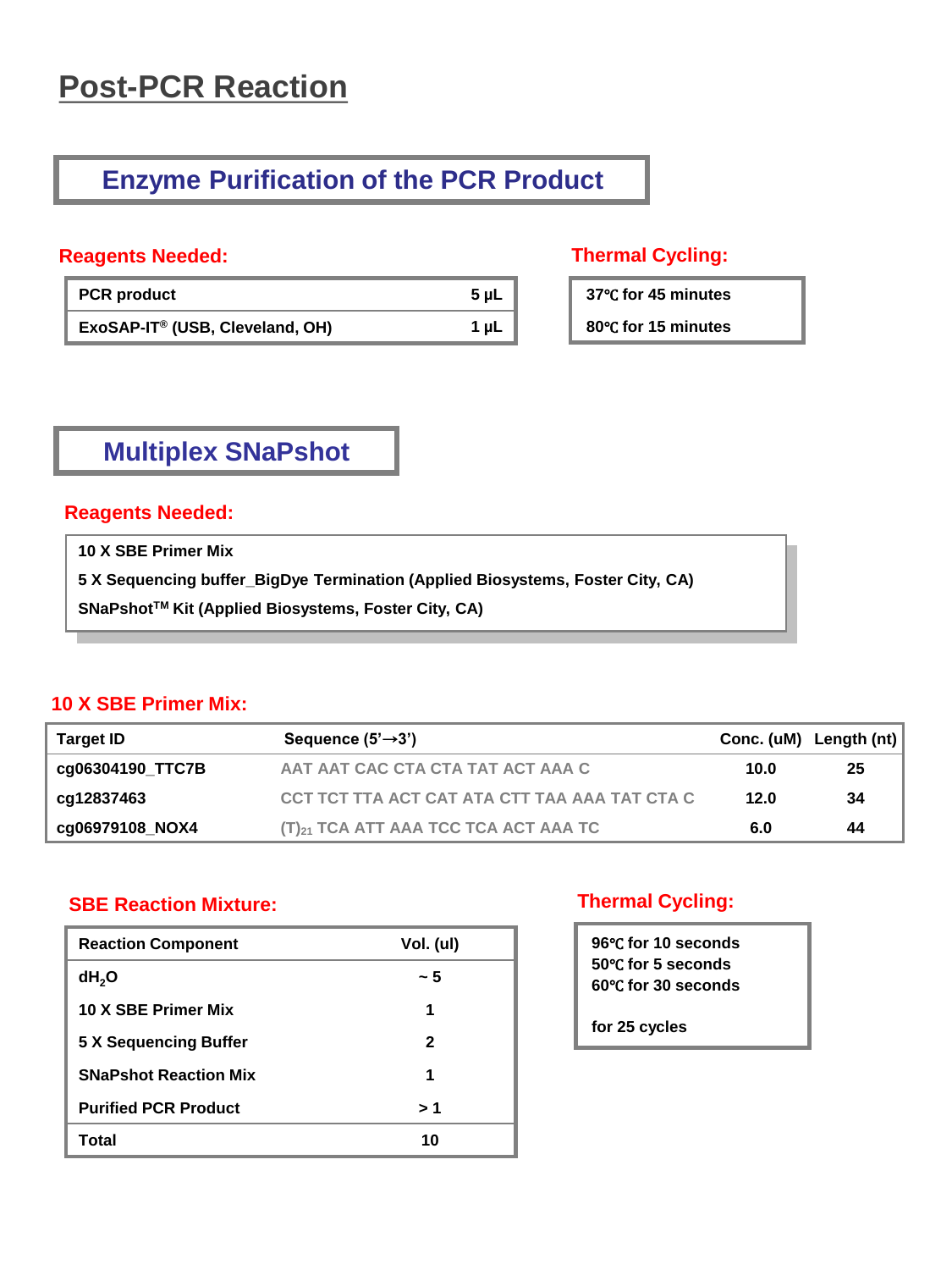# **Post-Single Base Extension**

# **Enzyme (SAP or CIP) Treatment**

### **Reagents Needed: Thermal Cycling:**

| <b>SBE reaction product</b>          | 10 $\mu$ L |
|--------------------------------------|------------|
| SAP-Recombinant (USB, Cleveland, OH) | 1 µL       |

**37**℃ **for 45 minutes** 

**80**℃ **for 15 minutes** 

# **Capillary Electrophoresis**

### **Materials and Reagents Needed:**

**Dry heating block, water bath or thermal cycler 3130 capillaries, 33 cm x 50 µm (Applied Biosystems, Foster City, CA) Performance Optimized Polymer (POP4, Applied Biosystems, Foster City, CA) Matrix Standard Set DS-02 (dR110, dR6G, dTAMRA™, dROX™, LIZ® Dyes) (Applied Biosystems, Foster City, CA) Run Module GS STR POP4 (1 mL) E5 GeneScan™ 120 LIZ™ Size Standard Hi-Di™ Formamide (Applied Biosystems, Foster City, CA)**

### **Creating Matrix:**

**According to the ABI PRISM®SNaPshot™Multiplex Kit protocol**

### **Reagents Needed: Thermal Cycling:**

| GeneScan™ 120 LIZ™ Size Standard | $0.2 \mu L$ |
|----------------------------------|-------------|
| Hi-Di™ Formamide                 | 10 $\mu$ L  |
| <b>SNaPshot product</b>          | $1 - 2$ µL  |

**95**℃ **for 5 minutes 4**℃ **soak**

### **3130 Data Collection Software:**

**Verify that you have chosen GeneScan Run module E5 and the DS-02 GeneScan Matrix Set.**

**Run prepared samples under the following conditions: injection time of 3 sec, electrophoresis voltage of 15 kV, collection time of 8 min, EP voltage of 15 kV and heat plate temperature of 60**℃**.**

**Detect and calculate peak heights with an analytical threshold of 50 rfu.**